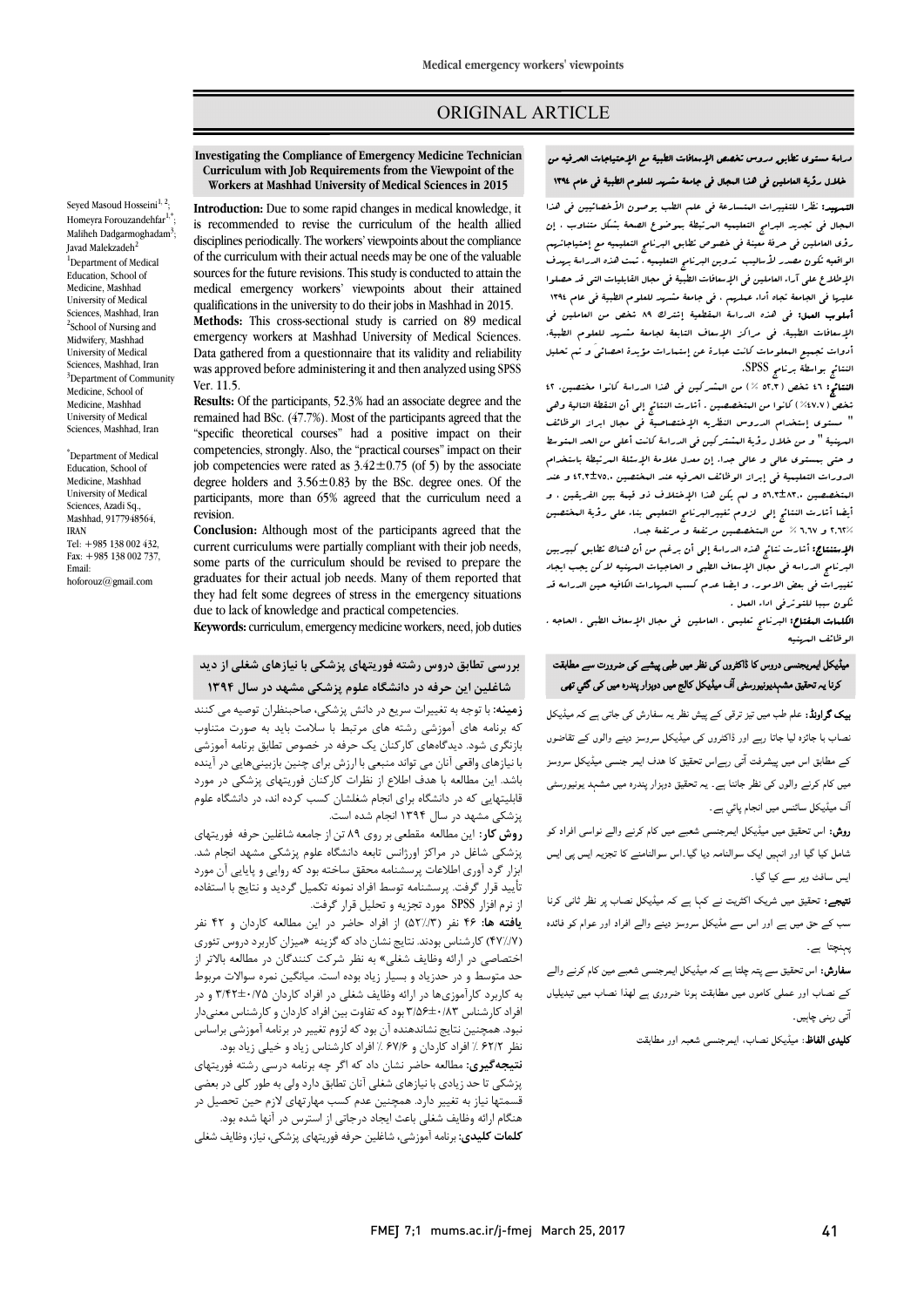#### **INTRODUCTION**

 Providing outreach services to those who are in need in crises caused by different disasters and incidents exist in the nature of all human beings, and presence of outreach organizations medicine field of study was established in the US in the 1960s as a professional expertise, and in many aspects it has experienced highly appropriate advances and revisions over nearly half a century ago. In Iran, Emergency Medical providing emergency medical services did not experience any developments until 1997. During that year, the government proposed the plan of organizing the emergency centers as one of the priorities of the Iranian Ministry of general specifications of emergency medicine curriculum were approved on July 1, 2000 following the 8th session of the Supreme Council for Planning of Medical Sciences with limited number of universities in 2002, educating the specialist workforce in this field stepped into a new stage. In 2006, due to the dire need for the skillful graduates, 30 universities of medical sciences started to teach and train in such conditions is necessary in every society. Emergency Services (Known as 115 Call Centers) that are responsible for Health and Medical Education. In the same regard, the the help of different experts. By enrolling students on a students in this field (1).

students in this field (1).<br>Since human resources are the basis of health systems, they cannot enhance the health of their societies to a level that they can conduct a socially and economically productive life if they are not equipped with educational programs and plans appropriate to their professional fields (2). In the realm of education, needs assessment is considered as an essential and necessary component in the educational design process, and it is frequently referred to whenever the issue of educational design and adoption of educational measures existence of a set of needs. Due to its fundamental and structural role, needs assessment is highly critical and significant, such that any mismatch, inconsistency, and defect in needs assessment can lead to problems in other parts of education design process(*y*). Examining and determining educational system and the main basis for planning, implementing, and evaluating the system's activities. In most cases, learners have to learn materials that have no practical problem has two causes: 1) Inaccuracy in needs analysis, and 2) Lack of self-needs assessment in the process of needs assessment of the educational process. Therefore, the first barrier to the effectiveness of educational programs is the candidates (4). Through identifying the most important needs, needs assessment is a basis for determining goals and creating an appropriate ground for managing other determine goals, specify the distance between two current states, goals, and finally determine priorities for action (in other words, needs assessment is the process of what to be taught). Therefore, the main realm of needs assessment is to determine what the students need to learn at university. plans appropriate to their professional needs (2). In the is in question, and the logical basis in each program is the education design process(3). Examining and determining use in their occupations. In addition to its consequences, this lack of their compliance with the needs of the students and elements. Needs assessment refers to a systematic process to

 to focus on identifying the students' needs and in-service educational needs, and determining the future local, regional, and national needs of the educational system (5). As a result, by examining the compliance between the and compensating for the defects, the educational system can help enhance the quality of education. One of the measures that can play an important role in providing the necessary solutions to this critical issue is to get feedback from the educational systems (2, 6). Awareness of the students' viewpoints can be helpful not only for the curriculum designers, but also for the educational authorities, practitioners, and professors because of their role in the Therefore, the main application of needs assessment can be proposed educational programs and the occupational needs graduates as the main customers and outputs of the education process.

In spite of searching in the relevant resources available in Iran, no study that has particularly focused on emergency medicine experts and their occupational and professional professional needs of other groups of medical sciences. Toulabie et al (2006) reported that due to inadequate acquisition of knowledge and skill by the nursing and midwifery students in their schools, they had felt some suggested that the curriculum of these two disciplines should be revised (2). Also, in another study on graduates of the BSc of Medical Records, the researchers found that it was needed a revision on the educational courses to be tailored to the job requirements for the graduates  $(7)$ . Simpling et at  $(2012)$ <br>reported that there was not a perfect compliance between the curriculum of public health discipline and the job requirement from the viewpoint of the graduates (8). Since needs assessment and evaluation of the skill learners' and highly important, the present study was an attempt to examine the emergency medical technicians' viewpoints about the compliance of emergency medicine curriculum with their job duties while working as emergency medical<br>technicians at health care centers affiliated with Mashhad Ĩ needs was found. However, some researchers studied the degrees of tension to do their job after graduation. They have requirements for the graduates (7). Shirjang et al (2012) performers' opinion (perceived and expressed needs) are with their job duties while working as emergency medical University of Medical Sciences in 2015.

#### **METHODS**

l in 2015 on eligible emergency medicine technicians at Mashhad University of Medical Sciences. Number of required respondents were estimated at 96 people, although all of the eligible ones (N=89) included in the study. The data designed questionnaire. The latest curriculum adopted in the field of emergency medicine and the workers' job description (1, 9) were utilized to prepare the content of the questionnaire. The questionnaire included demographic and internship courses, and the effect of them in meeting the emergency medicine workers' needs. In this regard, similar questionnaires were obtained from the conducted studies; however, according to the aims of the present study, it was necessary to revise them and prepare a new questionnaire. The present descriptive cross-sectional study was carried out collection method was field-based and through a researcheritems and questions about basic science, specific, practical,

j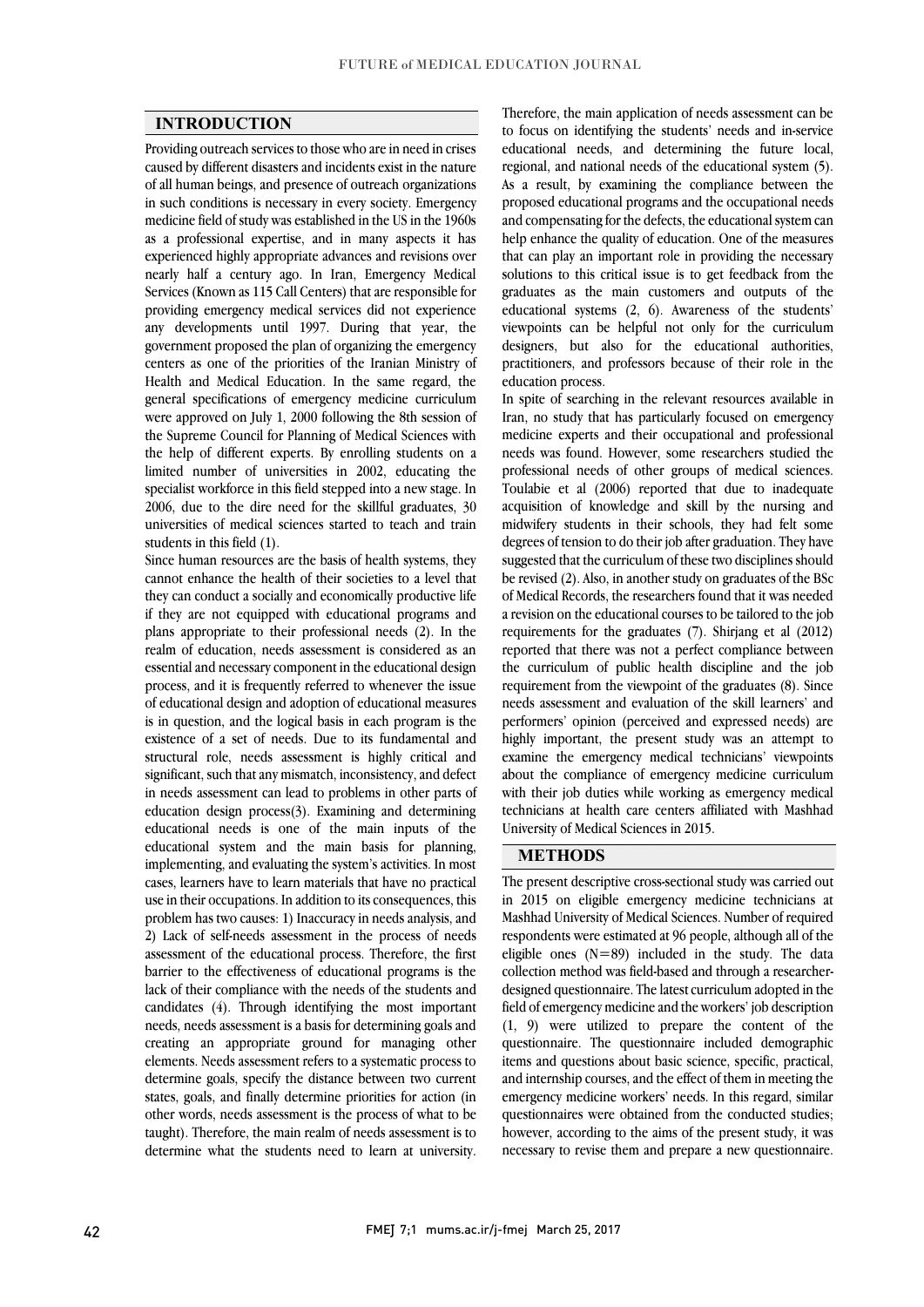In order to determine the vandaly of the questionnane, the views of 10 professors in the emergency medicine field of study were utilized. And to determine its reliability and internal consistency, test-retest method was used on a number of individuals qualified for the study, and questionnaire consisted of 65 questions; 51 questions on the level of reaching the educational goals of the emergency medicine field of study, according to the job needs, and 14 questions on the important elements in the quality of educational programs. Finally, the questionnaire was proved<br>to be valid and reliable In order to determine the validity of the questionnaire, the Cronbach's Alpha was calculated. The final version of the to be valid and reliable.

 By referring to the Emergency Medical Services Center and the Emergency Department of Imam Reza Hospital, copies of the designed questionnaire were distributed among the After the participants completed the questionnaires, they were collected, and after they were revised, the collected target participants who were consenting to enter the study. data were analyzed using SPSS Software Ver. 11.5.

#### **RESULTS**

The participants' average age was  $28.59 \pm 5.02$  years and a range of 23 to 46 years. Forty-six participants (52.3%) had an associate's degree and 42 (47.7%) a bachelor's degree (B.Sc.).

(b.sc.).<br>In order to compare the mean scores of the questions related to the application of the basic courses in accomplishing job duties among the participants with associate's and bachelor's degrees, first, Kolmogorov-Smirnov test was run in the two to check the type of distribution of mean score variable, and the results showed that the distribution of the variable was normal in both groups (p>0.05). Also, parametric subgroups (associate's and bachelor's individuals) in order

 score of the questions about the application of the basic courses in accomplishing job duties among the participants with associate's and bachelor's degrees. The mean score of the questions about the application of the basic courses in  $3.68 \pm 0.53$  and  $3.69 \pm 0.50$ . Based on the results of the t-test, there was no significant difference between the two groups independent t-test was run in order to compare the mean accomplishing job duties among the participants with associate's and bachelor's degrees was respectively  $(p=0.942)$ .

 $(p=0.942)$ .<br>The mean score of the questions about the application of specific and theoretical courses in accomplishing job duties was  $3.94 \pm 0.48$  and  $4.11 \pm 0.50$  among the participants with associate's and bachelor's degrees, respectively. The results of Mann- Whitney test showed that the two groups were not questions about the application of specific and theoretical significantly different in terms of their mean scores on the courses in accomplishing job duties  $(p=0.117)$ .

 The mean score of questions related to "The application of nucriisings in accomplisining job duties was  $3.542 \pm 0.73$  and  $3.56 \pm 0.83$  among the participants with associate's degrees and bachelor's degrees, respectively. The results of Mann- Whitney test showed that mean scores on the questions about the application of internships in accomplishing job duties were not significantly different in the two groups  $(2-0.338)$ internships in accomplishing job duties" was  $3.42 \pm 0.75$  and  $(p=0.338)$ .

Table 3 presents the percentage of the answers to each option of question No.60 (Did the skills you acquired during your studies respond to your needs in the workplace?) allong the participatity with associate's degrees and was no significant difference between the answers to among the participants with associate's degrees and question no. 60 in the two groups ( $p=0.860$ ).

|                    |    |      |      |        | Table 1. Comparing the scores of the questions about the application of specific and theoretical courses in<br>accomplishing job duties among the participants with associate's and bachelor's degrees |      |      |
|--------------------|----|------|------|--------|--------------------------------------------------------------------------------------------------------------------------------------------------------------------------------------------------------|------|------|
|                    | N. | Mean | SD   | Median | Interquartile<br>range                                                                                                                                                                                 | Min. | Max. |
| Associate's        | 45 | 3.94 | 0.48 | 4.0    | 3.65-4.27                                                                                                                                                                                              | 2.86 | 4.67 |
| Bachelor's         | 42 | 4.11 | 0.50 | 4.03   | 3.87-4.47                                                                                                                                                                                              | 2.73 | 5.0  |
| Total              | 87 | 4.02 | 49   | 4.0    | 3.80-4.33                                                                                                                                                                                              | 2.73 | 5.0  |
| P-value*           |    |      |      | 0.117  |                                                                                                                                                                                                        |      |      |
| *Mann-Whitney Test |    |      |      |        |                                                                                                                                                                                                        |      |      |

٦

| Table 2. Comparing the scores of the questions about the application of internships in accomplishing job duties<br>among the participants with associate's and bachelor's degrees |    |      |           |        |                        |                |      |
|-----------------------------------------------------------------------------------------------------------------------------------------------------------------------------------|----|------|-----------|--------|------------------------|----------------|------|
|                                                                                                                                                                                   | N. | Mean | <b>SD</b> | Median | Interquartile<br>range | Min.           | Max. |
| Associate's                                                                                                                                                                       | 44 | 3.42 | 0.75      | 3.50   | $3.0 - 4.0$            | $\mathfrak{D}$ | 5    |
| Bachelor's                                                                                                                                                                        | 42 | 3.56 | 0.83      | 3.75   | $3.0 - 4.0$            | 1.5            | 5    |
| Total                                                                                                                                                                             | 86 | 3.49 | 0.79      | 3.50   | $3.0 - 4.0$            | 1.5            |      |
| P-value*                                                                                                                                                                          |    |      |           | 0.338  |                        |                |      |
| *Mann-Whitney Test                                                                                                                                                                |    |      |           |        |                        |                |      |

 $\overline{a}$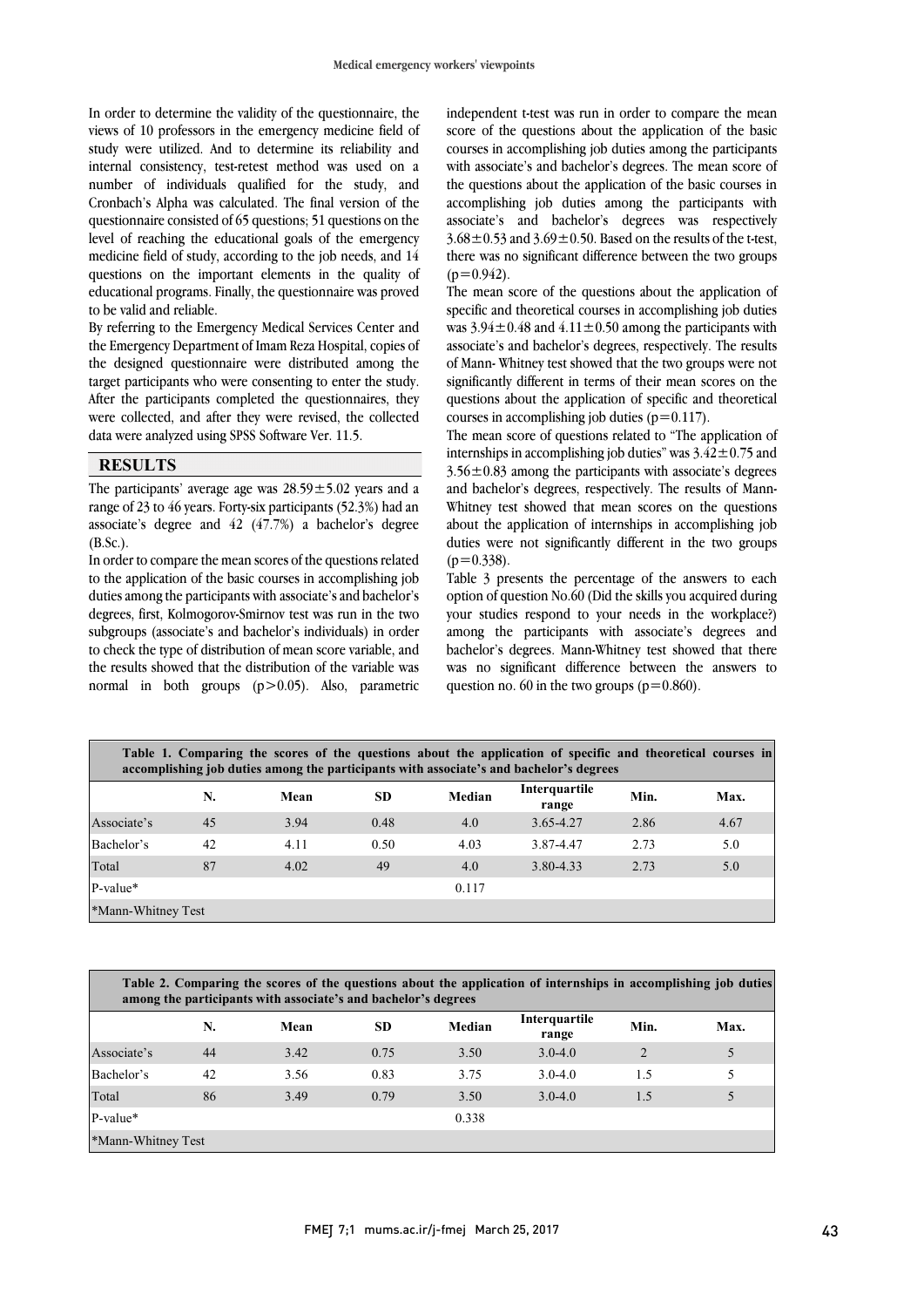|                    | Associate's     |               |                | <b>Bachelor's</b> |                 | Total         |  |
|--------------------|-----------------|---------------|----------------|-------------------|-----------------|---------------|--|
|                    | N               | $\frac{0}{0}$ | N              | $\frac{0}{0}$     | N               | $\frac{0}{0}$ |  |
| Not at all         | $\Omega$        | $\Omega$      |                | 2.4               |                 | 1.2           |  |
| Low                | 5               | 11.4          | $\overline{c}$ | 4.9               |                 | 8.2           |  |
| Average            | 9               | 20.5          | 12             | 29.3              | 21              | 24.7          |  |
| High               | 21              | 47.7          | 15             | 36.6              | 36              | 42.7          |  |
| Very high          | 9               | 20.5          | 11             | 26.8              | 20              | 23.5          |  |
| Total              | 44              | 100           | 41             | 100               | 85              | 100           |  |
| $SD+Mean$          | $3.77 \pm 0.91$ |               | $3.80\pm0.98$  |                   | $3.78 \pm 0.94$ |               |  |
| $P-value*$         |                 |               |                | 0.860             |                 |               |  |
| *Mann-Whitney Test |                 |               |                |                   |                 |               |  |



 **Diagram 1. Comparing the percentage of the participants' view on the necessity of making changes in the curriculum**

 The answers to question no.85 indicate the necessity of changing the curriculum based of the opinion of the participants. Diagram 1 indicates the percentage of the participants who answered each option of question no.85 referring to the necessity of changing the curriculum.

#### **DISCUSSION**

 When unexpected events or diseases occur, it is remarkably complex and specialized to make decisions at the bedside of the patients or the injured in the incident area, and providing role in surviving the injured and reducing the complications caused by the event or disease, and the key role of well- trained human resources in dealing with emergency and pre-hospital services in the shortest time play a significant delivering pre-hospital care is undeniable.

 The results of the present study showed that the mean score of the application level of basic courses in accomplishing job duties in both groups was above average. However, the results of the study carried out by Shirjang et al (2012), who examined requirements and health system expectations, showed that the application of the basic courses was lower than other courses (8). This difference can be attributed to the difference in the the relevance of public health B.Sc. curriculum to job basic course of the emergency medicine field of study.

Comparing the mean score of the questions about the

 application of specific and theoretical courses in accompusning job duties, with  $5.94 \pm 0.48$  and  $4.11 \pm 0.50$  respectively, among the participants with associate's and bachelor's degrees, indicates that the participants believed that the application of these courses was average, high, and very high. According to the results of t-test, there was no ֛֚<br>֛֛֛ their opinion about the application of specific and theoretical courses in accomplishing job duties. accomplishing job duties, with  $3.94 \pm 0.48$  and  $4.11 \pm 0.50$ significant difference between the two groups in terms of theoretical courses in accomplishing job duties.

 The mean score of the questions related to "The application of internships in accomplishing job duties" was  $3.42 \pm 0.75$  3.56±0.83 among those with bachelor's degrees; however, this difference was not significant. The participants in the studies carried out by Toulabi (2), Shirjang (8), and Hajavi (7) also believed that internship courses had a large effect on conducted by Motevasselian et al (2014) showed that using computers and CDs along with practical display led to a remarkable progress in the clinical knowledge and skills (measuring vital signs) among the nursing students (10). In of simulation-based education and education in Australia in acquiring skills among the students (11). Also, in their study, Wessels et al (2015) highlighted the importance of simulation in teaching functional skills among EMS personnel and its effect on improving individual skills and<br>enhancing patient safety and quideline-based care (12) among the participants with associate's degrees and accomplishing job duties. Moreover, the results of the study their study, Williams et al (2016) emphasized the usefulness enhancing patient safety and guideline-based care (12).

 The participants referred to the impossibility of implementing university trainings in the workplace as one of the causes of relevance of public health B.Sc. curriculum to job requirements and health system expectations, and obtained similar results to those of the present study. The results of that study showed that the public health B.Sc. courses had an average application in of this major had a relatively average satisfaction with their training course. It was also concluded that the content of the courses and the educational curriculum of public health major were not compliant with the graduates' occupational needs (8). Regarding the answers given to the question, "To what extent their job dissatisfaction. Shirjang et al (2012) studied the the individuals' occupational activities, and that the graduates